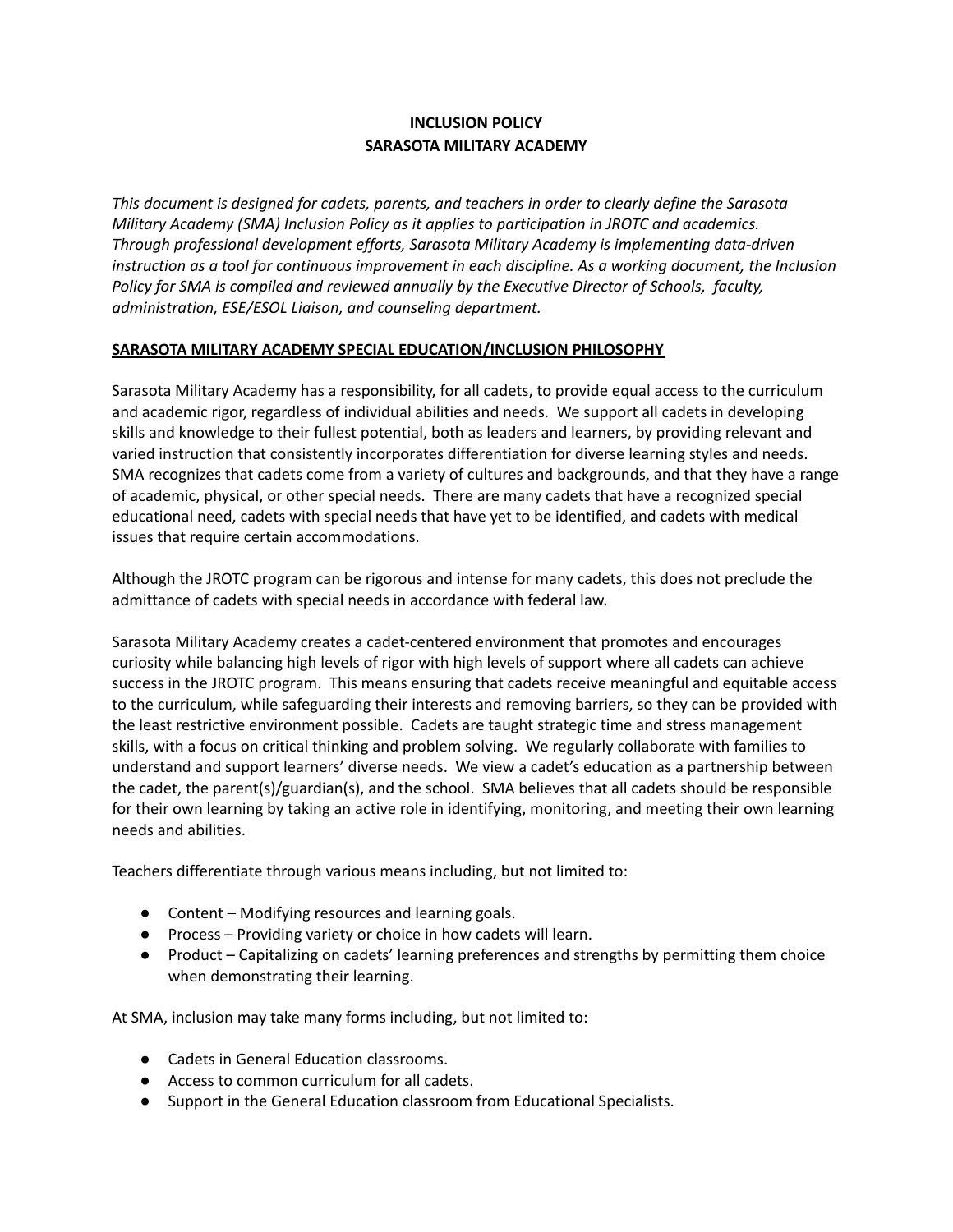- Support from Educational Specialists in alternative settings.
- Small group instruction, or one-on-one support.
- Additional time to work in another setting.
- Services are provided to meet academic, social, or behavioral needs.

All members of the SMA community are expected to embrace and put into practice the *SMA Special Education/Inclusion Policy:* to include the Board, administrators, faculty and staff, parents/guardians, and community partners. This policy outlines the process implemented at SMA to ensure that all cadets have access to the curriculum, so that they can fulfill the mission of SMA.

#### **Cadets Who Receive Support**

Cadets who receive support at SMA include, but are not limited to:

- Special Education cadets who have an active Individualized Education Plan (IEP) in place
- Cadets with language and communication difficulties
- English Language Learners (ELL) who have a barrier in the language of instruction
- Cadets who are in need of counseling support
- Cadets with medical or health issues which require a 504
- High achieving or gifted cadets who are driven to pursue further inquiry
- Cadets that have been identified through the SWST process as requiring additional support within the classroom
- Cadets with specific learning needs in math and/or reading will receive additional intervention

#### **FEDERAL, STATE, AND LOCAL REQUIREMENTS**

In order to effectively meet the needs of our special education cadets, SMA adheres to the policies and practices set forth by federal, state and local authorities for the education of exceptional children as outlined below:

#### **U.S. American Statutes Relating to Special Education**

The following United States legal requirements inform the provision of special educational services at Sarasota Military Academy. The Fourteenth Amendment protects cadets' right to a **Free and Appropriate Public Education (FAPE)**, which includes Equal Protection and Due Process clauses.

#### **Rehabilitation Act of 1973, Section 504**

Section 504 is a part of the Rehabilitation Act of 1973, which is a civil rights law that prohibits discrimination on the basis of disability in programs and activities, public and private, that receives federal financial assistance. It is intended to establish a "level playing field" so that cadets with disabilities have equal opportunity to be successful, especially focusing on cadets who do not qualify for special education services through an Individualized Education Plan (IEP).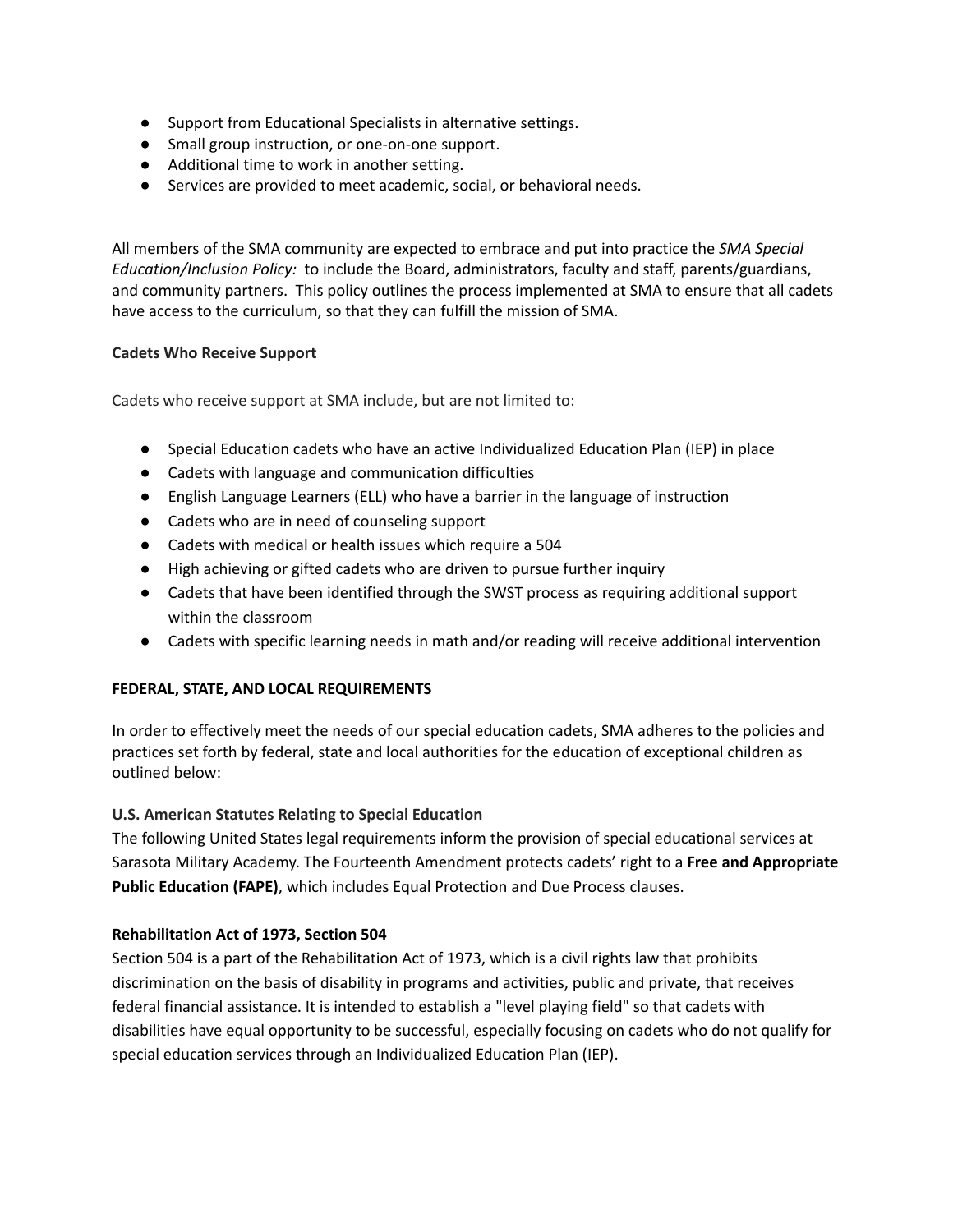"Sec. 504. No otherwise qualified handicapped individual in the United States, as defined in Section 7 (6), shall, solely by reason of his handicap, be excluded from the participation in, be denied the benefits of, or be subjected to discrimination under any program or activity receiving federal financial assistance."[2]

#### **Individuals with Disabilities Education Act (IDEA)**

This law was originally passed by Congress in 1975 and most recently amended in 2004. IDEA requires that public schools provide FAPE services to children with disabilities in the least restrictive, appropriate environment for every child. As part of the IDEA requirements a team of teachers, administrators, parents/guardians and the cadet create an IEP, which specifies which services will be provided, how they will be provided, which accommodations and modifications will be provided, and goals that will be sought. The IEP also describes how cadets' disabilities impact their learning and their present levels of performance.

# **No Child Left Behind (NCLB) Act of 2001** amendments to **Elementary and Secondary Education Act (ESEA) of 1965**

This act urges schools to close the achievement gap with accountability, flexibility, and choice by requiring school accountability, measuring adequate yearly progress, regulating highly qualified teachers, requiring support and applying regulations for schools deemed as underperforming.

## **Americans with Disabilities Act (ADA) of 1990**

This civil rights law prohibits discrimination solely on the basis of disability including in education at public schools. The law protects "Any individual with a disability who: (1) has a physical or mental impairment that substantially limits one or more life activities; or (2) has a record of such impairment; or (3) is regarded as having such an impairment."[3] Reasonable accommodations are required for eligible cadets with a disability to perform essential functions of being a cadet and may involve job training or placement.

# **Section 2003.428 Florida Statutes (F.S.)**

Section 2033.428 of the Florida Statutes (F.S.) provides for test accommodations and identifies criteria for waiver of FCAT, FCAT 2.0 and EOC Assessment requirements for high school graduation (Which will also apply to eighth grade cadets enrolled in high school credit courses).

#### **Assistive Technology Act**

Originally passed by Congress in 1988 and most recently amended in 2010, this act promotes people's awareness of, and access to, assistive technology devices and services, so they can more fully participate in education, employment, and daily activities on a level playing field with other members of their communities.[4]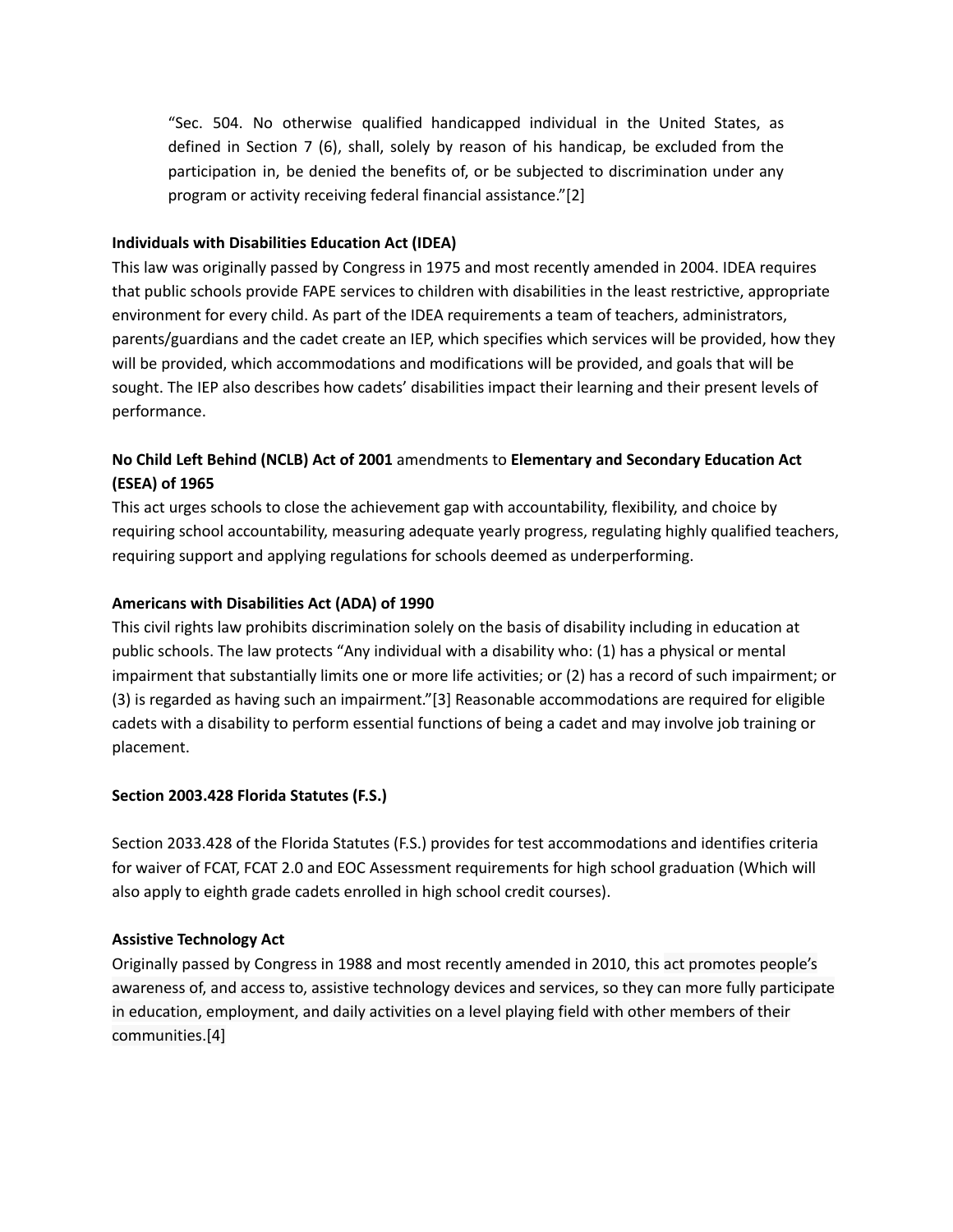#### **School Improvement Plan (SIP)**

Our Leadership Team, ESE department and faculty recognize that appropriate and ongoing professional support is essential for faculty to competently, creatively and effectively differentiate and succeed at inclusive instruction that supports all cadets' needs. Our professional development workshops regularly focus on inclusive educational strategies, positive behavior interventions, differentiation, and Kagan strategies.

#### **School Wide Support Team (SWST)**

Twice monthly SWST meets to discuss cadets who have not qualified for Special Education services, but who may be having difficulty in the classroom (academically, socially, behaviorally, etc.), students with IEPs, 504, ELL, and all students experiencing difficulty. The team determines strategies to support struggling cadets, which often involves implementing and documenting supportive interventions. If sustained, varied, and documented interventions do not succeed in sufficiently supporting cadets, the team may recommend an evaluation for Special Education services. A parent may request an evaluation at any time. The cadet may also obtain a 504 plan based on a medical diagnosis and team meeting with the 504 coordinator, parents and teachers. Additionally, cadets may be referred to Response to Intervention.

#### **Response to Intervention (RtI)**

Response to Intervention (RtI) is a process that provides intervention and educational support to all cadets at increasing levels of intensity based on their individual needs. The goal is to prevent problems and intervene early so that cadets can be successful.

The RtI team meets bi-weekly and consists of the Guidance Counselor, School Psychologist, Speech and Language Pathologist, Director of Instruction, Dean of Cadets, Assistant Head of School, ESE/ELL Liaison, and members of the Pedagogical Leadership Team as needed.

The first step of the RtI process is typically observation. Such observations allow staff to determine strategies for use in the classroom settings. The RtI team will continue to monitor cadet progress and collaborate with the classroom teachers in order to determine if the cadet is responding to the prescribed strategies. If the cadet is deemed not responding, the team may request a special education evaluation that includes cognitive, academic and behavioral testing. If the cadet is found to have a particular special need, the Individual Education Plan (IEP) team will convene to develop a plan for the cadet.

The IEP team determines the cadets' need(s) and develops the accommodations in an IEP or Section 504 plan. Evidence must show that the cadet has been found eligible for services through one of these plans. IEPs and 504s are reviewed yearly.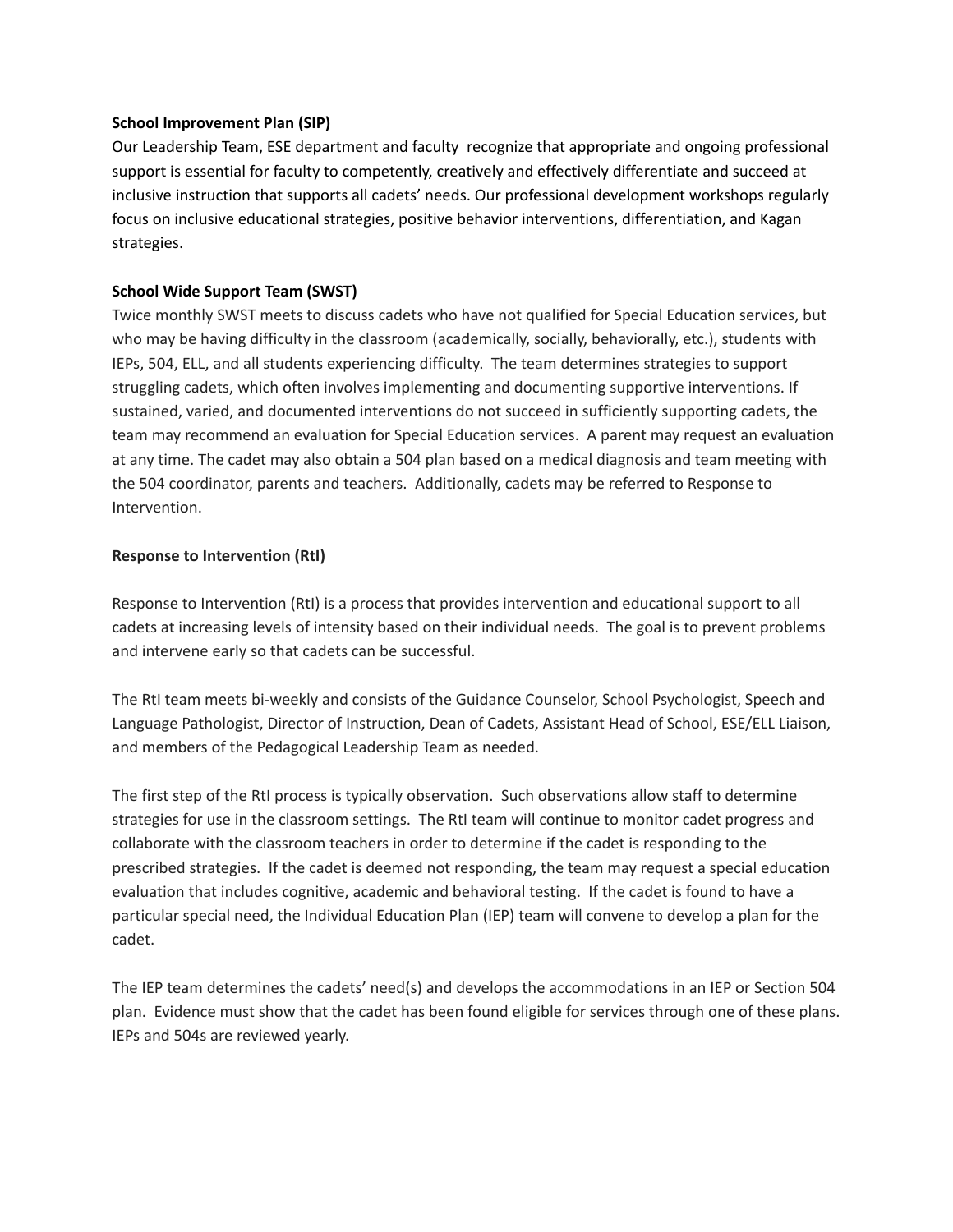#### **English Language Learners (ELL)**

All cadets, new to Sarasota County Schools are given a Home Language Survey. Cadets who are then designated as English Language Learners (ELL), or English for Speakers of Other Languages (ESOL), are provided additional support throughout the day. Our ELL liaison works closely with teachers of all content areas to plan lessons and activities to reach cadets within a wide range of English proficiency levels. This provides the subject area teachers with strategies they can use in all of their classes. Through collaboration SMA is able to provide support for cadets who need indirect ELL services, and extended support for cadets who need direct services. While in the program ELL cadets are assessed using the *Comprehensive English Language Learner Assessment* (CELLA). The function of CELLA is to monitor cadets' progress in acquiring academic English. The ELL Liaison is responsible for addressing any concerns raised on the assessment and making any necessary changes to the support that the cadet receives. ELL cadets may receive extended time on assessments and use of a mother tongue dictionary. During a performance review, if it is decided that a cadet is prepared to be exited from the ELL program, an ELL committee meeting is held with the family in attendance. A cadet must meet two of the five criteria established to determine English proficiency to be exited. Upon exiting cadet is monitored every marking period for three marking periods. After the third review a cadet is then reviewed at the end of two years. If a cadet needs additional support in English development after he/she has been exited, the cadet can be re-entered into the ELL program, as long as it is within two years of the exit date.

#### **Exceptional Student Education (ESE)**

In meeting cadet's needs, SMA abides by federally mandated yearly updates and 3-year reevaluations to measure ESE cadets' progress and needs. This monitoring is carried out within the school through IEP teams, work with specialists, level meetings, and impromptu meetings and collaboration as necessary.

#### **Section 504**

SMA ensures that all cadets who are disabled within the definition of Section 504 are identified, evaluated, and provided appropriate educational services, handled within the Counseling department.

SMA will consider the existence of a disability and possible Section 504 protection when a cadet " 'Clearly' has a physical issue and/or temporary physical issues which primarily affect caring for oneself, or another major life activity, and not noticeably affecting learning." Additionally, considerations will be given to, "A pattern of cadet performance which may indicate the presence of a physical or mental impairment that substantially limits learning or equal access to the school environment that has been successfully responsive to regular education strategies and interventions using Problem Solving/Response to Intervention (PS/RtI) model." [5]

The counseling department utilizes the following 504 process: Under Section 504 of the Rehabilitation Act of 1973, a disabled individual is defined as any person who has a physical or mental impairment that substantially limits one or more major life activities, has a record of such an impairment, or is regarded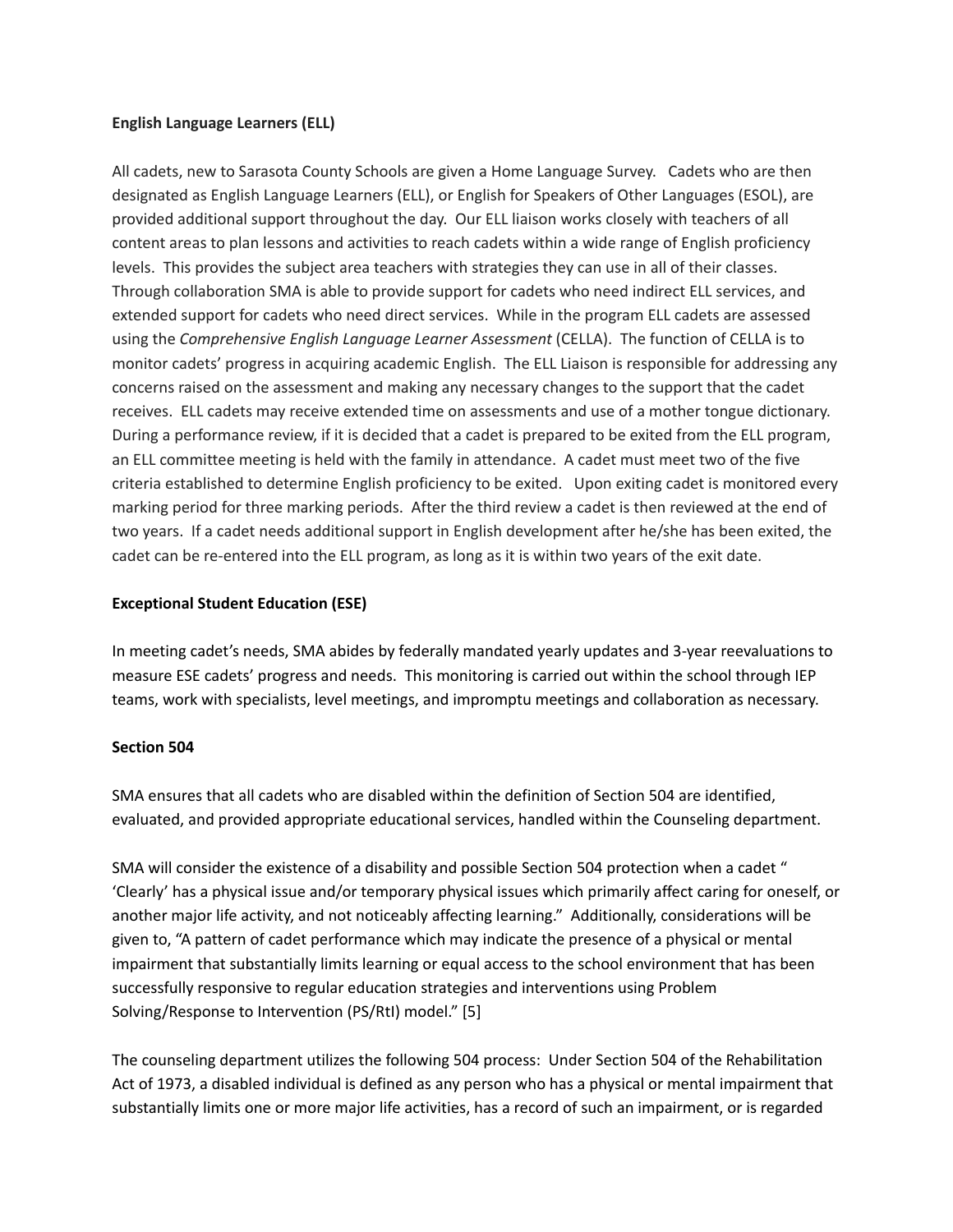as having an impairment. Major life activities include caring for oneself, performing manual tasks, walking, seeing, hearing, speaking, breathing, learning, and working (Rule 6A-19.001, F.A.C.).

A careful analysis is required to determine if the cadet has an impairment or condition that is severe enough to limit a major life activity and whether the cadet is qualified to receive aids, services, or accommodations for instruction and assessment, including the FCAT, ?FCAT 2.0, EOC Assessments, or FAS. Cadets with a temporary disability, such as a broken arm, may require accommodations for a limited time. A Section 504 plan may be developed for the cadet to access accommodations. The cadet must use the accommodation regularly in the instructional setting. For example, the cadet with the broken arm will need accommodations for writing in classroom activities as well as for assessments.

## **Selection of Accommodations**

Through the IEP or Section 504 planning process, a team of professionals, family members, and the cadet make decisions about which accommodations the cadet needs for instruction and for state and district testing programs. The team considers the cadet's learning and behavior characteristics. The need for or type of accommodations is not determined by the disability category. The team will utilize information from the evaluation in order to determine the need for any accommodations, as well as the type of accommodation that may be necessary. When considering accommodations, it is important to obtain input from the parents, ESE staff, the teachers who will be responsible for delivering the accommodations, and the cadet.

It is important to measure the effect of the accommodations to verify the cadets need. Data collected before and after the implementation of the accommodation can show whether the accommodation improves cadet performance. The IEP or Section 504 planning team will also base decisions for continuation of the accommodation on cadet data.

#### **General Guidelines for Accommodations**

At SMA, accommodations do not reduce learning expectations. Cadets with special education needs must be held to the same learning objectives and criterion, as identified by the International Baccalaureate Organization. SMA stakeholders understand that by changing the learning expectations (through modifications) during instruction or assessments, the cadet's opportunity to learn critical concepts is greatly reduced. Therefore, it is our intention to focus on accommodations necessary for each cadet during instructional practices so that the cadet may meet the appropriate IB objectives.

The following guidelines should be considered when making decisions about accommodations for instruction and assessment:

● Accommodations should facilitate an accurate demonstration of what the cadet knows or can do.